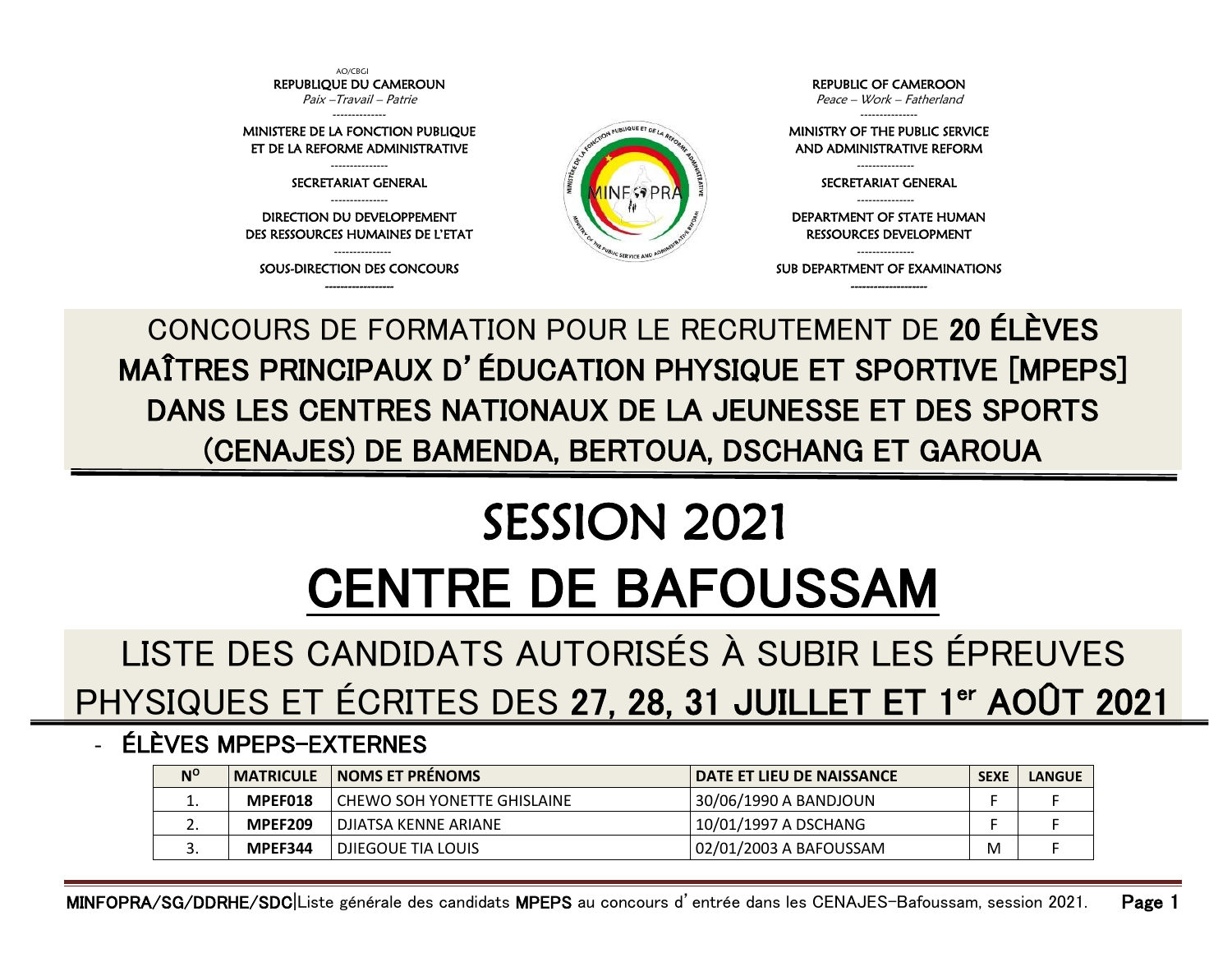| 4.  | <b>MPEF234</b> | DJONTU TAKAM BORIS ROMEO           | 27/08/1997 A BAFOUSSAM        | M  | F. |
|-----|----------------|------------------------------------|-------------------------------|----|----|
| 5.  | <b>MPEF176</b> | DONFACK TAKOUDJOU CHARLO HAMILTON  | 05/03/1996 A BAFOUSSAM        | M  | F  |
| 6.  | <b>MPEF222</b> | DONGMO SIMON CORNEILLE             | 10/05/1997 A DSCHANG          | M  | F  |
| 7.  | <b>MPEF226</b> | <b>ENON EPOH NICKEL</b>            | 14/07/1997 A MELONG           | F  | F  |
| 8.  | <b>MPEF112</b> | <b>FOUASSONG SONMENE SERGELINE</b> | 12/01/1994 A BAFOUSSAM        | F  | F  |
| 9.  | <b>MPEF190</b> | <b>FOZING LORIANE</b>              | 10/07/1996 A DSCHANG          | F  | F  |
| 10. | <b>MPEF269</b> | <b>KENFACK TEKOUGANG VALDES</b>    | 17/10/1998 A DSCHANG          | M  | F  |
| 11. | <b>MPEF317</b> | <b>KONMEGNE FABRICE ORLAND</b>     | 23/09/2000 A FAMLA II         | M  | F. |
| 12. | <b>MPEF068</b> | LETYIO NGUEFACK ROMANIQUE JORDAN   | 05/07/1992 A DSCHANG          | M  | F  |
| 13. | <b>MPEF316</b> | MAKAMSI FOUKOUO DILANE PRUNELLE    | 16/09/2000 A BERTOUA          | F. | F  |
| 14. | <b>MPEF299</b> | NANA NJIEPDJIO ALAIN               | 03/01/2000 A BARE             | M  | F  |
| 15. | MPEF240        | <b>NANGA PHIDOLIN</b>              | 19/10/1997 A MBENGWI          | M  | F  |
| 16. | <b>MPEF178</b> | NANHOU TCHAMO LOIC EVELANGE        | 27/03/1996 A DSCHANG          | M  | F  |
| 17. | MPEF037        | NDINCHOUT MEFIRE CHANCELINE        | 02/06/1991 A KAGNAM           | F. | F  |
| 18. | <b>MPEF146</b> | NGANDJO LIONEL MARTINI             | 12/04/1995 A NJOMBE           | M  | F. |
| 19. | <b>MPEF152</b> | NGASSAM MICHEL FLORE               | 07/06/1995 A BAÏGOM           | F  | F. |
| 20. | <b>MPEF245</b> | NGOUEKAM FOPA KELINE               | 02/01/1998 A BABADJOU         | F  | F  |
| 21. | <b>MPEF288</b> | NJANKOUO NGOUNGOURE LEILA          | 18/05/1999 A MANGA II-FOUMBAN | F. | F  |
| 22. | <b>MPEF320</b> | NZOUKBO LONLA LILIANE              | 07/10/2000 A BAZOU            | F  | F  |
| 23. | <b>MPEF187</b> | SEIGNOU BOGNOU COLINCE             | 26/05/1996 A MBOUDA           | M  | F  |
| 24. | <b>MPEF132</b> | SONHANFOUO ISABELLE GLORIA         | 31/08/1994 A DSCHANG          | F. | F  |
| 25. | <b>MPEF322</b> | <b>SONKOUE BRICE JUNIOR</b>        | 25/11/2000 A BALEVENG         | M  | F. |
| 26. | <b>MPEF235</b> | TAMO KWENGA DURAND                 | 07/09/1997 A BAFOUSSAM        | M  | F  |
| 27. | <b>MPEF218</b> | <b>TCHUISSEU WILLIAM</b>           | 28/04/1997 A BARE             | M  | F  |
| 28. | <b>MPEF063</b> | <b>TEMATIO NGUEFA WILLIAM</b>      | 17/03/1992 A BAFOU            | M  | F  |
| 29. | <b>MPEF173</b> | <b>WOUMBE KAMGUE MICHAEL</b>       | 10/01/1996 A BAFOUSSAM        | M  | F  |

## • ANGLOPHONE CANDIDATES

| 30. | MPEF270        | I AJUMESSI MAROLINE         | 25/10/1998 A MENDIA    |   | А |
|-----|----------------|-----------------------------|------------------------|---|---|
| 31. | MPEF294        | l KANA JEAGNI HORLINE       | 25/09/1999 A NDOP      |   | A |
| 32. | <b>MPEF311</b> | l MALACHI KIKA              | 21/08/2000 A WUM       | M | A |
| 33. | <b>MPEF185</b> | <b>MBECK CECILIA WINGAN</b> | 20/05/1996 A KENDEM    |   | A |
| 34. | <b>MPEF280</b> | l NGOUNOUN TALLA VIVIANE    | 27/02/1999 A BAFOUSSAM |   | A |